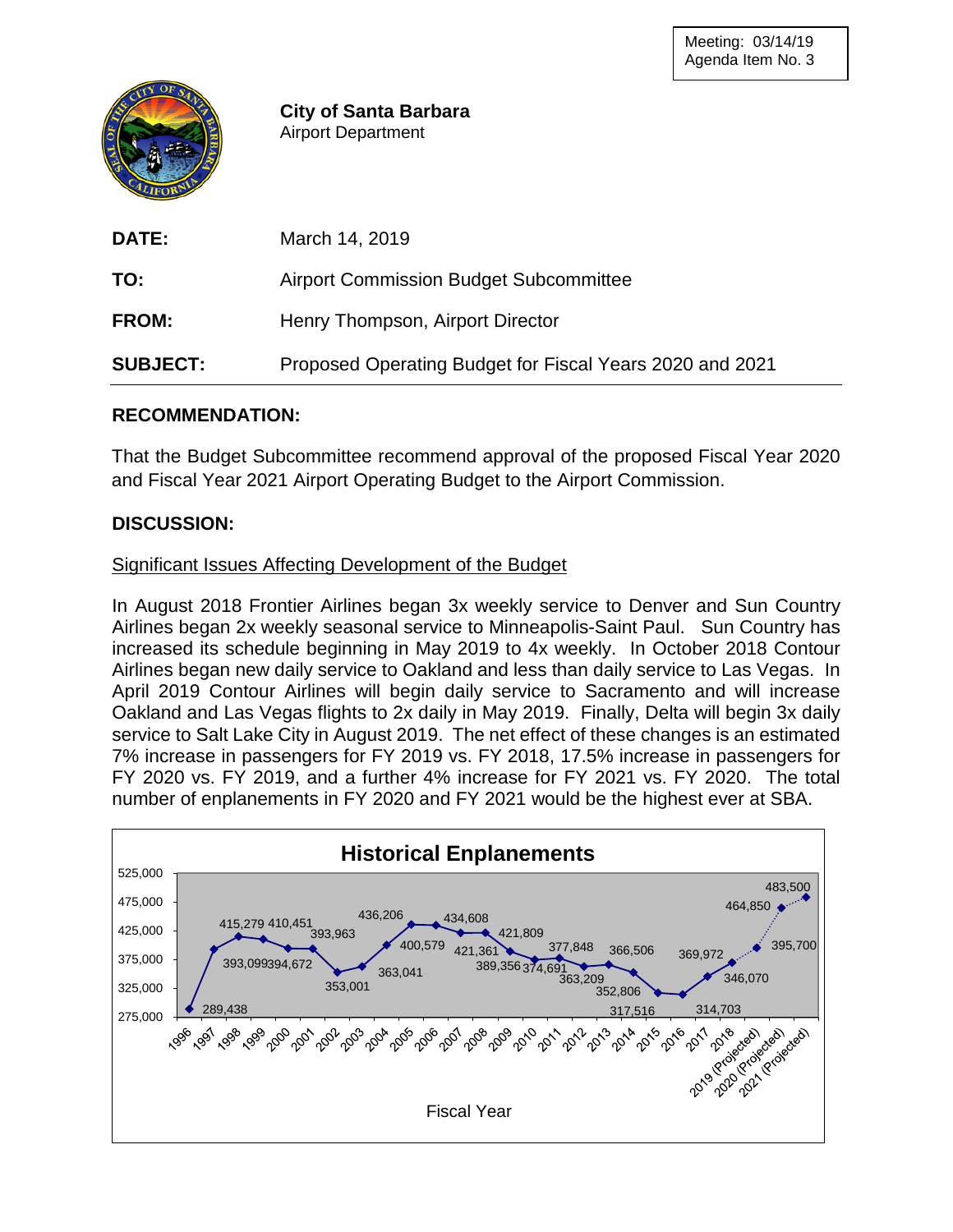The following chart shows projected passengers, broken down by airline to illustrate the air service changes described above.

|                                  | <b>United</b> | Alaska  | American | <b>Frontier</b> | Sun<br>Country | Contour | <b>Delta</b> | <b>Totals</b> |
|----------------------------------|---------------|---------|----------|-----------------|----------------|---------|--------------|---------------|
| <b>FY2019 1st Half</b><br>Actual | 183,264       | 58,899  | 100,737  | 11,908          | 5,649          | 3,162   | ۰            | 363,619       |
| FY2019 2nd Half<br>Projected     | 199,365       | 64,920  | 117,537  | 20,914          | 4,267          | 20,773  | ۰            | 427,777       |
| <b>FY2019 YE</b><br>Projected    | 382,629       | 123,819 | 218,274  | 32,822          | 9,916          | 23,935  |              | 791,396       |
| FY2020 Increased<br>Capacity     | -             | -       |          | 9,006           | 9,998          | 18,260  | 101,040      | 138,304       |
| <b>FY2020 Projected</b>          | 382,629       | 123,819 | 218,274  | 41,828          | 19,915         | 42,195  | 101,040      | 929,700       |
| FY2021 Projected                 | 397,935       | 128,790 | 227,005  | 43,500          | 20,800         | 43,890  | 105,080      | 967,000       |

**FY 2019 - 2020 Projected Passengers**

## Budget Balancing Strategy

To balance the budget, the Airport reviewed all expenditures and made reductions where possible.

The following assumptions were used in preparing the FY 2020 – FY 2021 budget: passenger traffic at the levels described in the table above with a 17.5% increase in FY 2020 and a 4% increase in FY 2021; airline terminal concession revenues based upon mid-year FY 2019 actual revenues and passenger increases; general aviation activity to remain stable compared to FY 2019 projections; commercial/industrial revenue to remain stable; non-commercial aviation lease revenue to increase substantially in FY2020 as the revenue from the hangars at 495 S. Fairview is annualized.

Additionally, the Airport proposes to increase airline rates and charges by 3% for building rental and decrease 2% for landing fees in FY 2020. The decreased landing fee is also applicable to transient general aviation aircraft greater than 10,000 lbs. The boarding bridge and Remain Overnight (RON) fees will decrease by 13.3% for FY 2019. No changes are proposed to fuel flowage fees or parking rates.

Airport staff held a required Rates and Charges meeting with all SBA airlines to discuss budget objectives and the ultimate impact of those objectives on their rates at SBA. The airlines unanimously approved the FY 2020 projected Rates and Charges which included modest rate impacts over FY 2019 based upon projected passenger growth, refinanced bonds, and increased Airport revenues.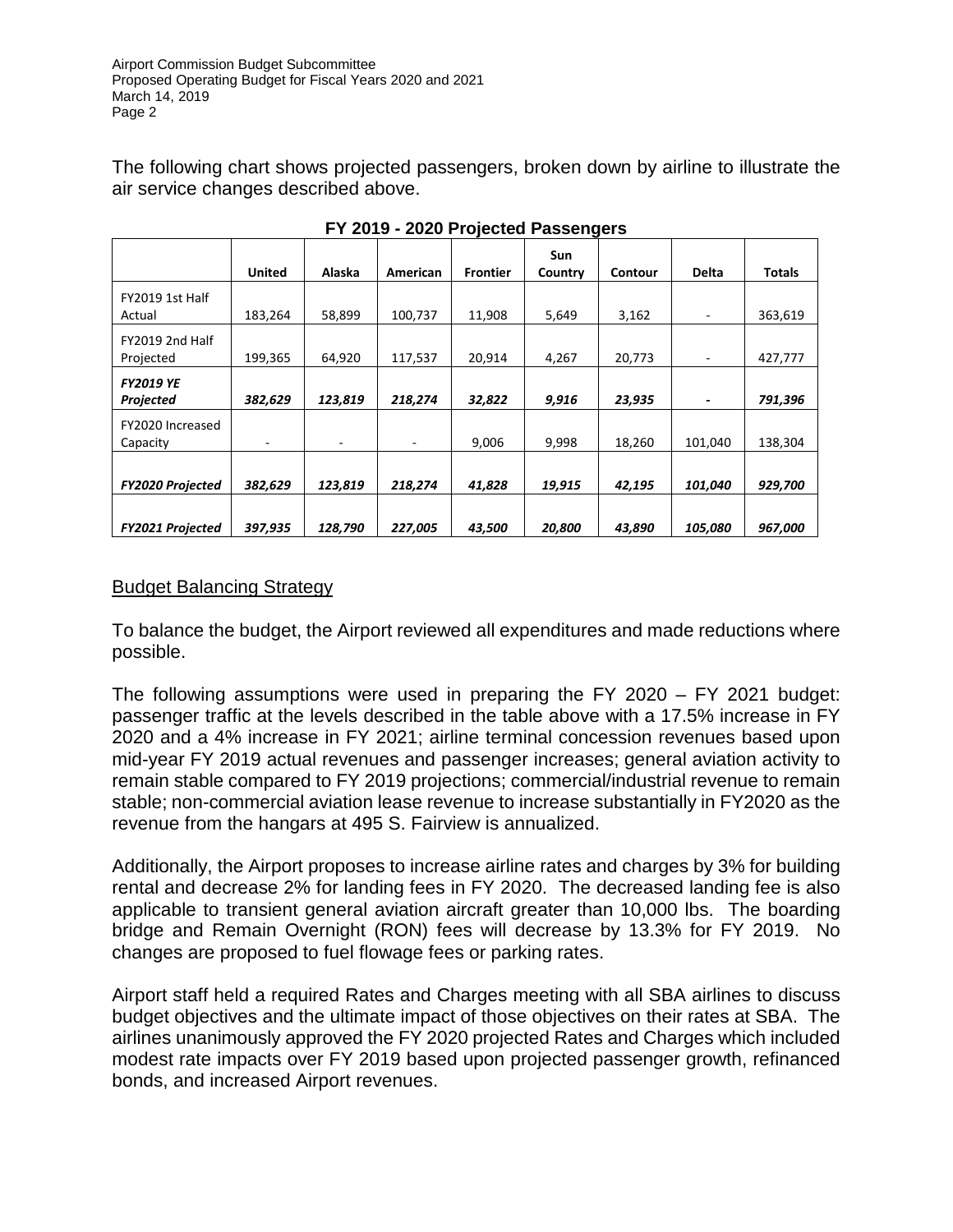| <b>Description</b>                | <b>FY19 Actual</b> | <b>FY20 Proposed</b> | % Change |
|-----------------------------------|--------------------|----------------------|----------|
| <b>Terminal Building Rental</b>   | \$107              | \$110                | 3%       |
| (sqft/year)                       |                    |                      |          |
| Landing Fees (per 1000 lbs.)      | \$4.07             | \$3.99               | $-2%$    |
| <b>Boarding Bridge Fixed Cost</b> | \$45               | \$39                 | $-13.3%$ |
| Center (per turn)                 |                    |                      |          |
| Remain Overnight (RON) Fee        | \$45               | \$39                 | $-13.3%$ |
| (per night)                       |                    |                      |          |

# Summary of Proposed Fee Changes

Finally, the increases in passenger levels provides the Airport with a solid financial foundation in the coming years (see 5-year "Forecast of Revenues & Expenses"). The Airport has a few main goals for the Operating Fund:

- Build reserves above policy in order to have the flexibility to respond quickly to changing needs, such as changes in the economy or continued passenger growth.
- Address deferred capital needs. Airport infrastructure is aging and needs replacement, modernization, and/or repair. Addressing these needs may also provide opportunities to increase Airport tenant revenues.
- Pay down debt, especially the General Fund loan for light industrial development at 6100 Hollister Avenue, to generate increased future cash flows.

## **Narrative Analysis of Revenues:**

As an Enterprise Fund, the Airport's budget has been prepared based on forecasted revenues from tenant rentals and user fees.

Revenue assumptions for FY 2019 projections and explanation of material budget variances:

- Commercial and industrial revenue target is expected to be 1.2% above budget, with limited vacant properties and utility reimbursements higher than budgeted.
- Non-Commercial Aviation (general aviation or GA) revenues are down 1% due to decreased general aviation landing fees and fuel flowage fees with reductions in service from SurfAir. The decreases were offset by increased lease revenues from facilities at 495 South Fairview Avenue.
- Terminal revenues are projected to be 4% above budget. Parking, rental car, gift shop, and restaurant revenues are up due to increased passenger levels. The FY 2019 budget forecasted Ground Transportation Program revenues beginning in Fall 2018, however, the program implementation has been delayed and revenues are expected to begin in June 2019 resulting in a 78% decline vs. budget.
- Overall Commercial Aviation revenues will be significantly above target by 9% due to airline negotiated rates and charges and new air carrier activity. Landing fees from the airlines will exceed target by 10% due to aircraft upgauging and new airline service. Building rental from the airlines are 9% above budget as Frontier,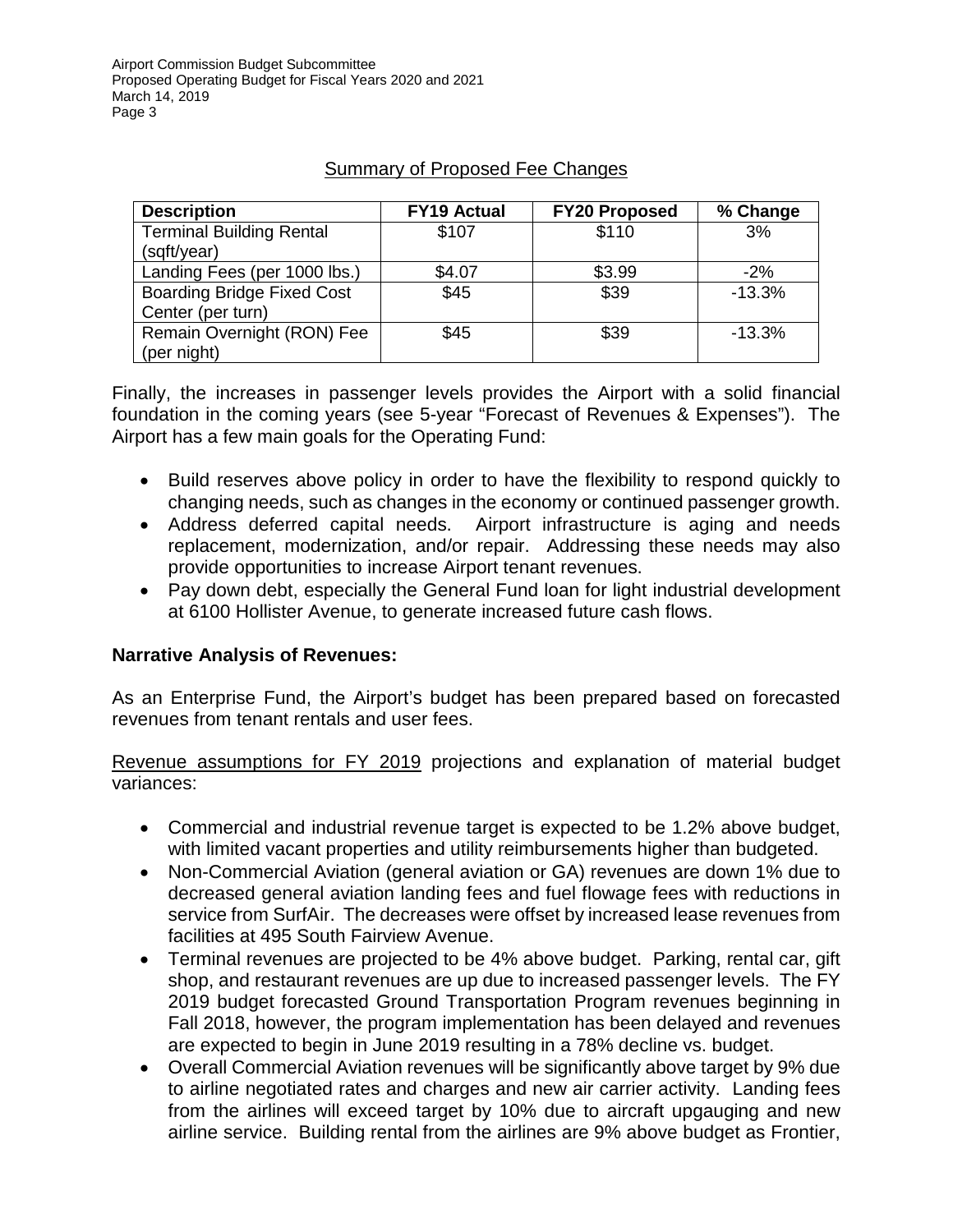> Contour, and Sun Country have rented space at the Terminal beyond that included in the FY 2019 budget. Aircraft RONs are projected based upon actual usage at mid-year. Boarding Bridge "turns" are projected to be about 10% below budgeted levels, with a commensurate impact on revenues. Finally, terminal employee parking revenues are projected based upon mid-year usage.

- Other revenue is projected above budget by 23%. Interest income is projected 21% below budget. During the development of the FY 2019 budget, TSA had not indicated the Law Enforcement Officer (LEO) program would continue beyond March 2018 and the budget was zeroed out; the program has been continued albeit at a reduced level of \$91,250 from prior years.
- Overall, FY 2019 revenues are projected to be 3.8%, or \$780,000, above target at \$21.2 million.

## Revenue assumptions for FY 2020 and FY 2021

- Commercial and industrial revenues are projected based upon possible building revenue, increased by a 3% CPI adjustment each year and a 2% vacancy rate. One significant lease (~\$350K annually) that expires early in FY 2020 was assumed to continue at the FY 2019 lease rate with a subsequent 2% increase for FY 2021. A vacancy at Building 114 is projected to be filled starting on July 1, 2019, generating \$165,000 for FY 2020. The development of the automobile dealership at 6210 Hollister Avenue will not occur and the license agreement for the development will expire in September 2019. The Airport is exploring other options for development at 6210 Hollister Avenue.
- Non-Commercial Aviation overall revenue is projected to increase by 11% for FY 2020 and 3% for FY 2021. Lease income from the hangars at 495 S. Fairview is approximately \$2.25 million annually, and FY 2020 will be the first full year of income for the facility. Building rental was calculated at possible building revenue with a 3% CPI adjustment each year and 2% vacancy rate).

GA activity is projected to increase 3% each year, with related impacts on fuel flowage fees and projected landing weights. Landing fee rates are set at the same rate as the commercial airlines, with a 2% decrease in landing fee rate in FY 2020 and a 3% increase in FY 2021. The Airport is implementing an automated landing fee collection system for GA in Spring 2019, so there may be an opportunity for increased landing fee revenues that capture all of the landings at the Airport. Currently, GA landing fees are reported by the FBOs.

- Terminal revenues are dependent upon enplaned passenger levels. With passenger levels projected to increase 17.5% in FY 2020 and 4% in FY 2021, terminal revenues for concessions are projected to increase in a proportional manner relative to FY 2019 projected actuals. Rental car revenues are projected to increase by approximately half of the passenger rate in FY 2020, or 8.5%. Finally, the Airport's advertising firm is projected to increase the advertising revenue to the Airport in FY 2020 and FY 2021 based upon FY 2019 projections.
- Commercial Aviation revenues for airline building space are projected at the amount of space leased by the airlines (including Delta Airlines) and an increase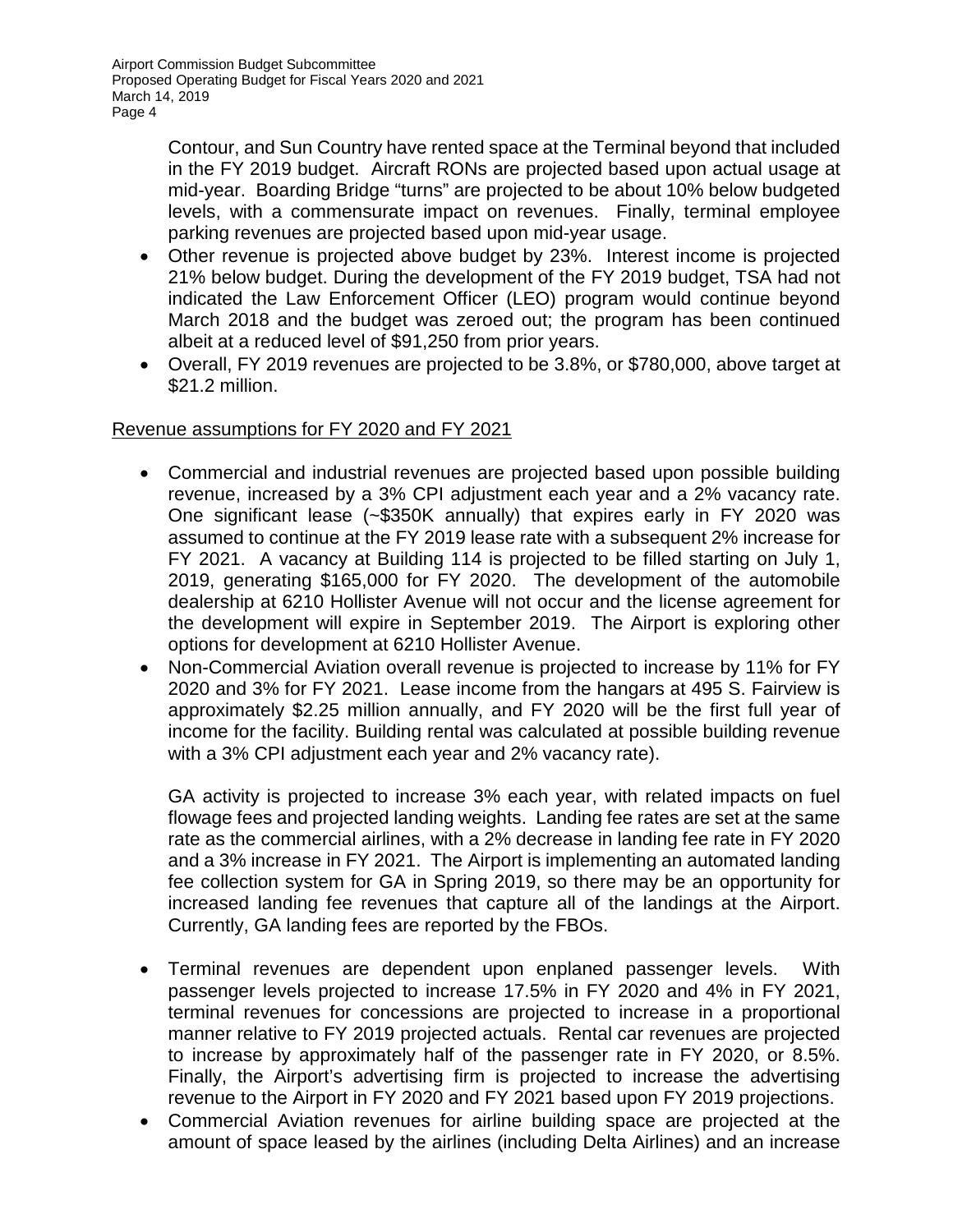to the rental rate of 3% each year. Landing fees are based upon projected airline landed weights, increasing 17.7% in FY 2020 and 7% in FY 2021, and a decrease of 2% in landing fee rate in FY 2020 and an increase of 3% in FY 2021. The Airport's airline incentive program includes the waiver of landing fees for up to one year for new air service. Landing fee waivers are included for Contour for one daily flight for Oakland and Las Vegas through October 2019 and through May 2020 for Sacramento. A waiver for one daily flight for Delta to Salt Lake City through August 2020 is also included.

Based upon actual usage of the boarding bridge and aircraft remaining overnight (RON), the fee for both is proposed to decrease from \$45 to \$39 in FY 2020. Boarding bridge revenues are based upon a fixed cost center that includes the portion of bond debt payments attributable to the boarding bridges. With the issuance of the 2019 bonds, the revenue generated by the bridges will decrease to \$216,500. The estimated number of RONs is expected to increase, leading to a 20% increase in revenues for FY 2020 vs. FY 2019. Fuel flowage fees are projected to increase in line with aircraft landing weights for FY 2020 and FY 2021. Airport staff met with airline representatives on February 22, 2019, who provided input on the airline rates and charges.

## Changes in fees with related revenue impacts:

No fee changes are proposed.

## New revenue line items

The Airport has included a Common Area Maintenance (CAM) account for landscaping, janitorial, and other expenses associated with the light industrial development at 6100 Hollister Avenue and the hangar facilities at 495 S. Fairview Avenue. FY 2020 revenue is budgeted at \$24,800, based upon a monthly cost of \$.05/sqft for 6100 Hollister Avenue and \$1,027 month for 495 S. Fairview Avenue.

## **Narrative Analysis of Expenditures**

## Expenditure assumptions for FY 2019 projections:

- Salaries and Benefits have been projected to reflect several vacancies in Administration, Business & Property Management, Airport Patrol, and Certification and Operations. A new Airport Director began February 1<sup>st</sup>, a new Accounting Assistant began on January 28<sup>th</sup>, a new Administrative Assistant is projected to begin on June 1<sup>st</sup>, a new Airport Patrol Supervisor is projected to begin in early May, two new Patrol Officer I's are projected to begin in early June, and two Operations Specialists positions are projected to remain open until the beginning of next fiscal year. Total salary savings are projected at nearly \$600,000, or 8% of budget.
- Total Materials & Supplies will be under budget aby 2.6%, or approximately \$206,000. The FY 2019 budget assumed a period of rent abatement for the 495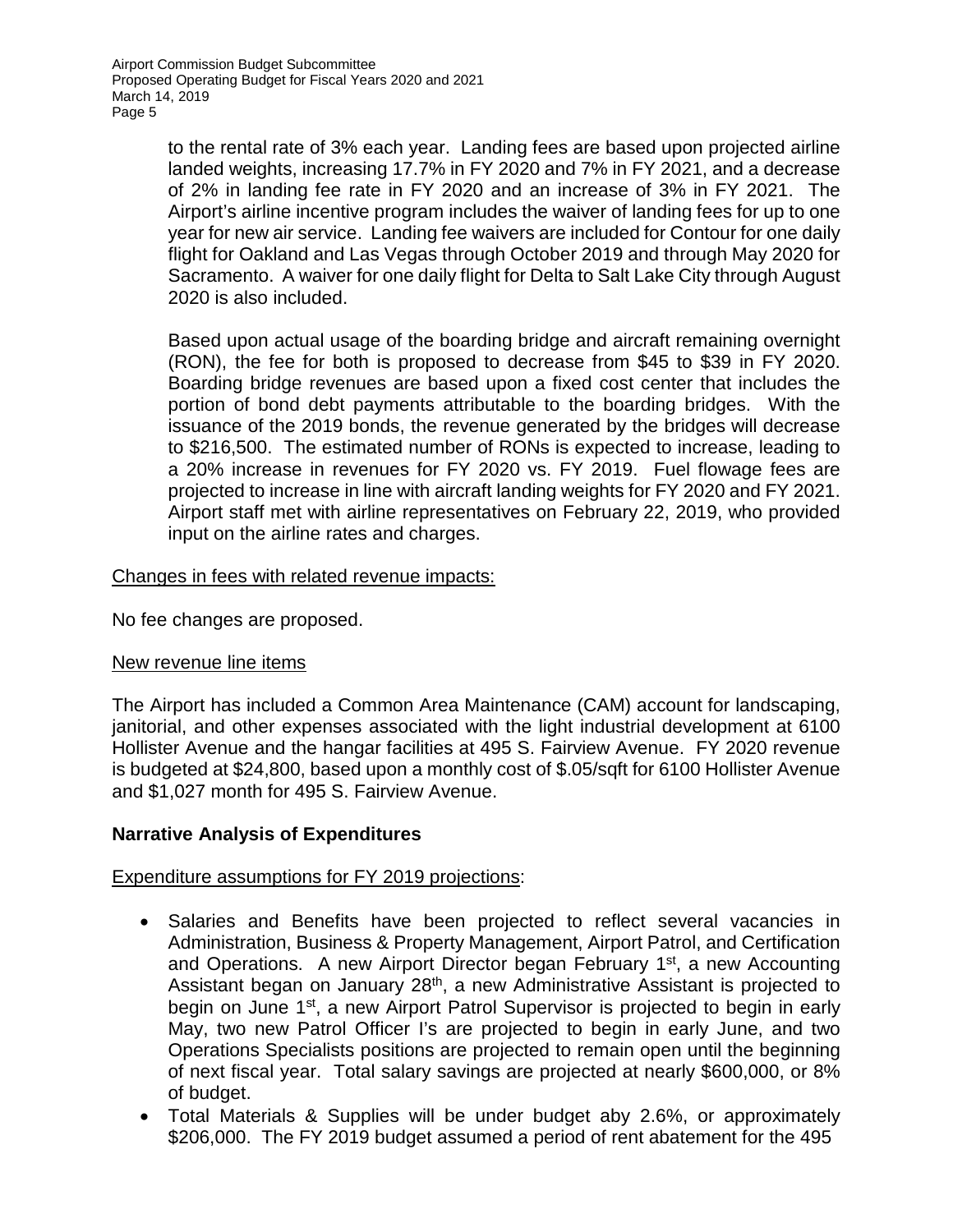S. Fairview Avenue facilities while the electrical switchgear was replaced. Instead, the Airport rented generators to power the facilities for approximately \$40,000 per month for six months. This increased cost has been partially offset by the new parking management contractor, Republic Parking. Republic is expected to save approximately \$145,000 vs. budget by reducing costs, especially related to insurance. The Special Projects budget included shuttle bus operations to Long Term Parking Lot 2 for peak passenger periods from summer through the New Year. Terminal employees were shuttled to a parking lot at 495 South Fairview Avenue from Thanksgiving to the New Year and are planned to be shuttled during repairs to the Terminal Long Term Parking Lot. The planned solar project will not be installed during the remainder of the FY 2019, which results in shuttle savings of \$98,000.

- Capital transfers includes a request from the Airport to transfer of \$1.1 million to the Airport Capital Fund in order to purchase a new boarding bridge (this request has not been included in MUNIS budget entry, but is reflected in the 5-year "Forecast of Revenues & Expenses"). With the addition of new air service, including Delta, gate capacity at the Terminal is constrained and the new boarding bridge would reduce gate capacity constraints in the short-term. The boarding bridge was included in the Airport's AIP grant application for the current federal fiscal year using \$800,000 in AIP entitlement funding. Staff would request to appropriate the funds at Council after receiving bids for the project in FY 2019, thereby expediting the delivery of the bridge which has significant lead times (AIP grants are typically issued in July or August). Upon receipt of the AIP grant, the Airport would seek to move all encumbrances/expenditures into the FAA Grants Fund. The 5-year "Forecast of Revenues & Expenses" includes a transfer out for capital of \$1.1 million and an other revenue transfer of \$800,000. The Airport will seek discretionary AIP grant funds to cover the \$1.1 million estimated cost of the bridge. The impact of the request would be year-end reserves of approximately \$609,000 below policy for FY 2019. This would still leave Capital Reserves of approximately \$485,000.
- Transfers out are projected at budget. The Airport Operating Fund transferred \$800,000 to the Development Fund in July 2018 to help fund development of light industrial buildings at 6100 Hollister Avenue.
- In April 2019, the Airport/City will finalize the 2019 Airport Bond issue, which is a refunding of the 2009 Airport Bond. Debt service savings for the Operating Fund will equal \$436,000 in FY 2019.
- Total Expense including capital transfers for FY 2019 is projected at \$21.2 million when including the boarding bridge transfer request.

## Expenditures assumptions for FY 2020 & FY 2021

Projected expenditures for FY 2020 & FY 2021 have been adjusted for salaries and benefits, allocated costs, debt service payments, and ARFF and engineering services.

The supplies and services budget has been adjusted downward for the parking management contract based on FY 2019 mid-year actuals.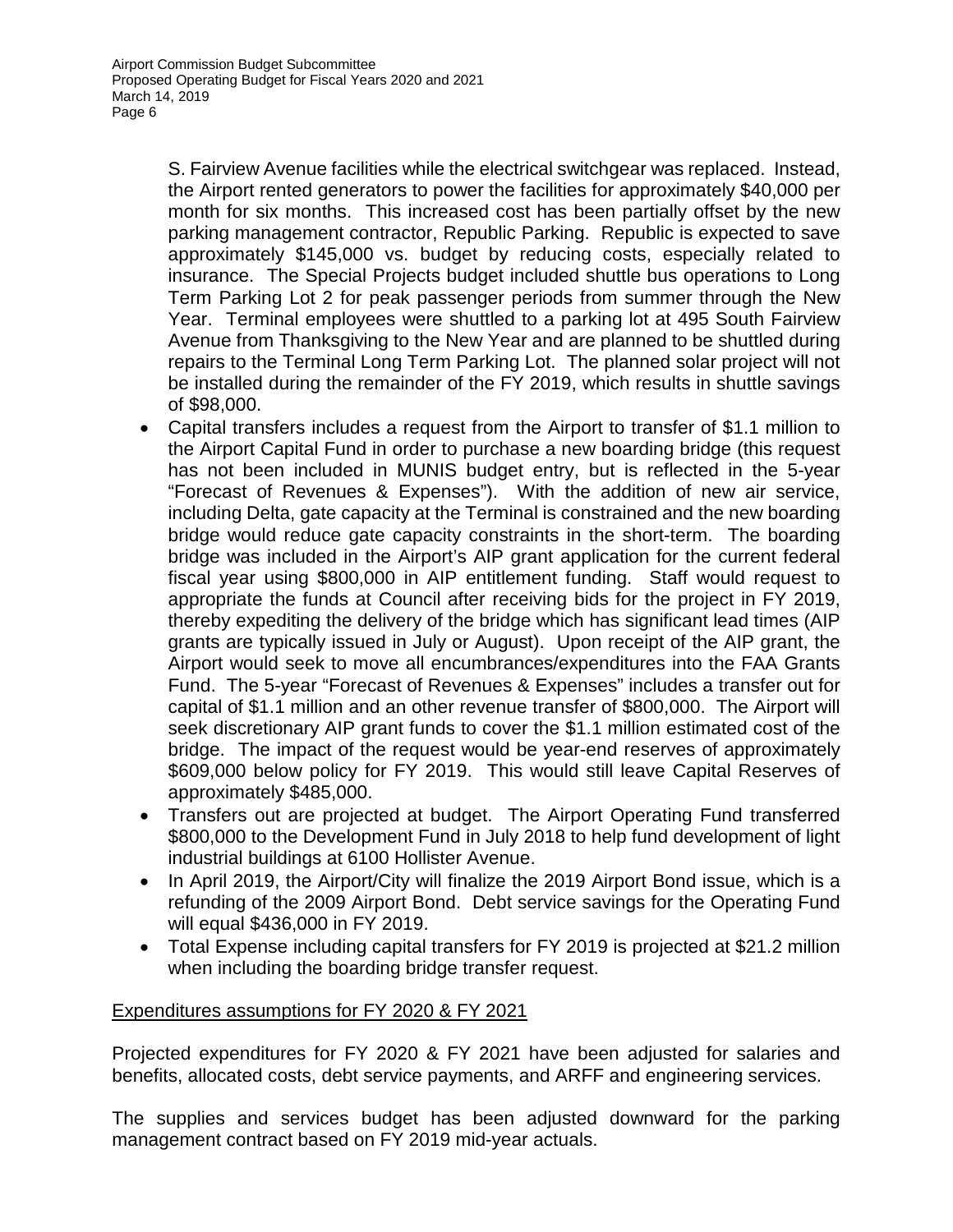The budget has been increased above prior years for a number of items, including:

- \$323,000, or 31% over prior years, for Facilities Maintenance contracts on a department-wide basis, which include \$40,000 of the cost for maintenance contracts for SUPPS at the Terminal, new maintenance contracts for 6100 Hollister Avenue and 495 S. Fairview Avenue, price increases in service contracts, additional features for the noise monitoring system (\$23,000 increase), and the ability to perform more preventive maintenance on Airport facilities (\$24,000 increase for maintenance of access control system).
- \$100,000 only in FY 2020 for air service marketing for Salt Lake City and Sacramento (portions for Las Vegas will be spent in FY 2019). The Airport air service incentive program includes up to \$100,000 in marketing for each new service.
- \$50,000 only in FY 2020 to hire a consultant to aid the Airport in evaluating its airline leases, which expire at the end of FY 2020, and rates and charges structure
- \$40,000 only in FY2020 to hire a signage consultant to improve the market appeal of Airport properties
- \$35,000 for legal services for tenant and development-related issues
- \$25,000 for the Airport's air service development contract
- \$22,500 in meeting and travel across the department, split roughly in half to increase professional development opportunities for staff and for the Airport Director to attend California Airport Council meetings.
- \$20,000 in FY 2020 for lease commissions in case a retail broker is needed to help lease the retail space at 6100 Hollister Avenue
- \$11,750 for increased custodial supplies for the Terminal, reflecting passenger increases
- \$7,200 for Certification and Operations training to reflect the average of the past three fiscal years. An additional \$20,000 one-time increase for FY 2021 to have an on-site American Association of Airport Executives (AAAE) trainer for law enforcement officer (LEO) training for all Airport Patrol Officers.
- \$4,370 for safety shoes for Facilities Maintenance staff

Special Projects has an additional \$62,000 budgeted for FY 2020 and corresponding amount for FY 2021 based on Republic's cost estimate for operating a shuttle to Long Term Parking Lot #2 for six months of each fiscal year. The shuttle will need to operate during the November to January holiday period, during construction of the solar panel project in the Terminal Long Term parking lot, and possibly during other peak passenger periods that fill the Terminal parking lots.

The equipment budget for FY 2020 has been increased to replace desktop computers on a department-wide basis. The computers were last replaced 5 years ago. It was also increased by \$5,000 to purchase new furniture for the Airport Director or for the positions requested below. Five new tablets are also included for use in Patrol vehicles.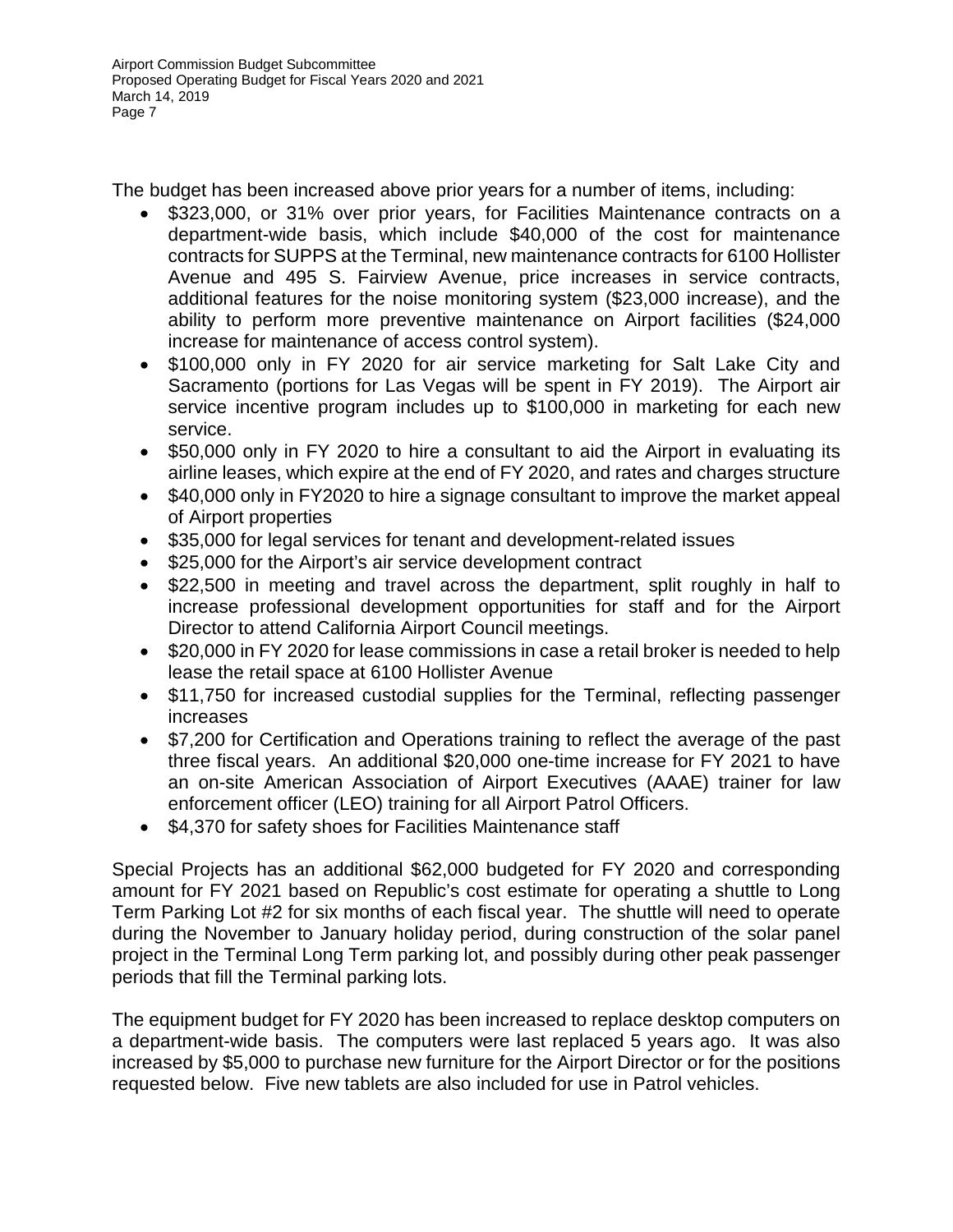## **Narrative Analysis of Programmatic Changes**

Significant changes in P3 objectives by program. The Security Program consolidates two "Measurable Objectives" related to response time for unauthorized persons into one measure. It also consolidates two "Measurable Objectives" related to Terminal and Security Identification Display Areas into one measure.

Special projects and/or new initiatives contained in budget –

Terminal Capacity Enhancements: Four new airlines, Frontier, Sun Country, Contour, and Delta, and the passengers associated with them have led to constraints at the Terminal, particularly for the apron, gates, and airline office space. To address these issues, the Airport is engaging in a series of projects, including:

- Installation of passenger boarding bridge at Gate 3 to alleviate gate capacity issues. The Airline Terminal currently has three boarding bridge gates and one ground boarding gate that can support up to 4 aircraft.
- Shared Use Passenger Processing System (SUPPS) to alleviate gate capacity constraints at the Terminal. Currently, the airlines are limited to using the gates where they have proprietary equipment installed. SUPPS allows any airline to use any gate to board aircraft.
- Airline Terminal Apron Redesign to alleviate gate usage constraints. This improvement will allow narrowbody aircraft to use the boarding bridge at Gate 1. Currently, Gate 1 can only accommodate regional jets. When combined with the boarding bridge installation at Gate 3, Terminal boarding bridge gates would be able available for four narrowbody aircraft simultaneously. Airlines at SBA continue to upgauge from regional jets to narrowbody aircraft.
- Design and permitting of modular office space at the Terminal. With the addition of Delta, there is little office space at the Terminal for any new carrier. Completed design and permitting for the installation of modular office space would allow for timely installation should an additional airline begin serving SBA.

2019 Airport Bonds: In April 2019, the City will issue 2019 Airport bonds to refund the 2009 Airport bonds. In FY 2019, debt service savings will be \$436,000 for the Operating Fund for the 2019 Airport bonds vs. the 2009 Airport bonds. From FY 2020 and onwards over the course of the remaining 20 years of bond payments, annual savings are approximately \$230,000 compared to the 2009 Airport bonds. Overall, combined Airport bond payments from the Operating Fund and PFC Fund will be reduced from approximately \$3.1 million to \$2.5 million.

Significant reallocation of resources between programs – No significant reallocation of resources between programs for FY 2020 or FY 2021.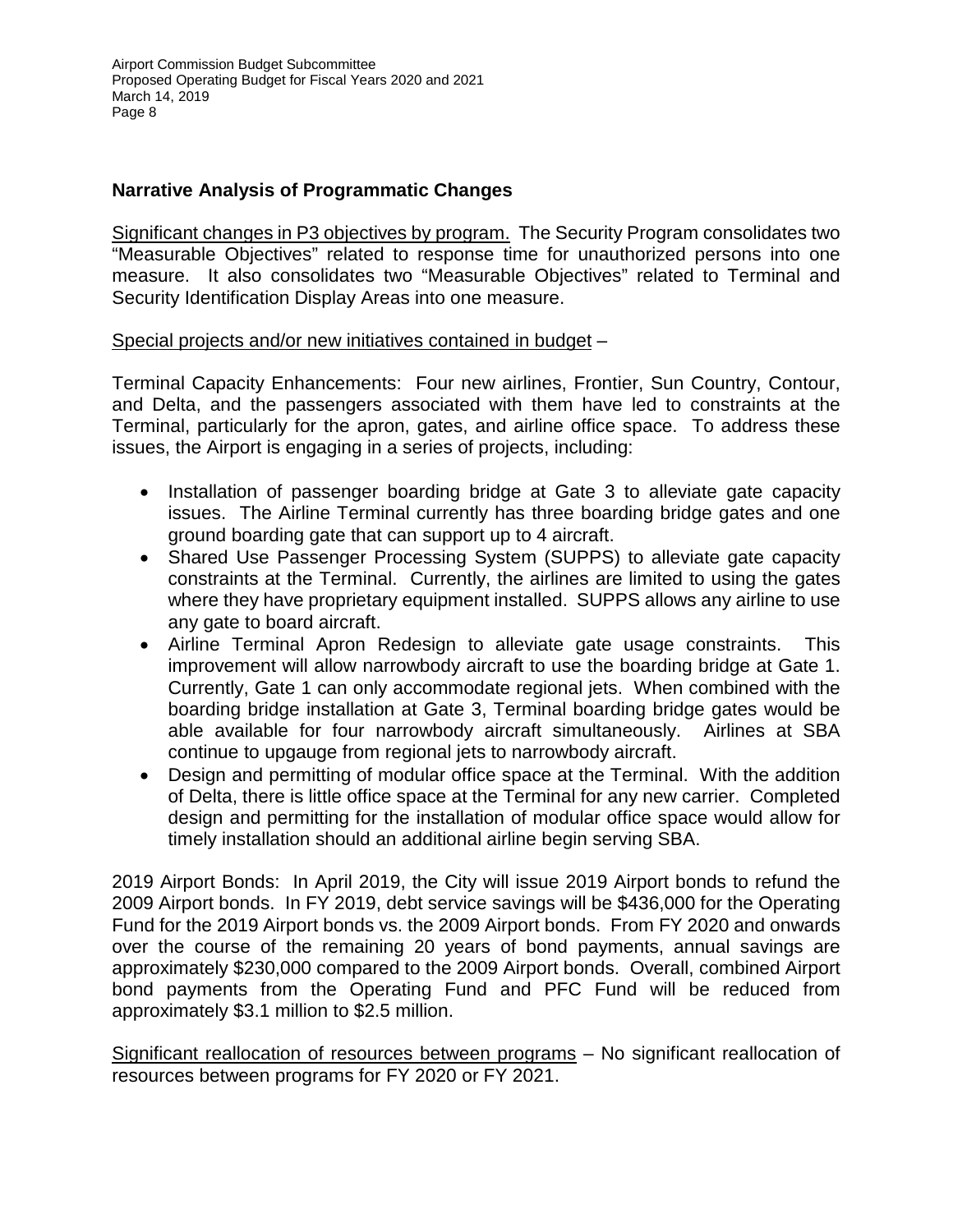## **Other Discussion Items:**

All proposed staffing changes and how funded – the Airport submitted three position change requests as part of the FY 2020 – FY 2021 budget cycle. The change requests included:

- 1. One new Properties Management Specialist in the Business and Property Management Division. To focus on tenant issues and permitting and leasing processes, which would allow higher level staff to focus on business development and generating new income.
- 2. One new Airport Operations Supervisor in the Certification & Operations Division. To manage the Airport Security Program and function as TSA liaison. This position will support the Airport's full compliance with federal aviation security regulations.
- 3. Reclassify one Administrative Analyst II to a more senior level, based on current responsibilities. Human Resources has not completed its study of the position as of this time. The chart below and the 5-year "Forecast of Revenues & Expenses" assume a net increase in salary and benefits of \$31,027 for the position.

Funding of the proposed positions is based on the Department's revenue line items. The estimated net impacts are listed in the table below, and have been included in the 5-year "Forecast of Revenues & Expenses".

|  | <b>Position Change</b>                      | FY 2020 Cost   FY 2021 Cost |           |  |  |
|--|---------------------------------------------|-----------------------------|-----------|--|--|
|  | 1. One new Properties Management Specialist | \$110,960                   | \$118,621 |  |  |
|  | 2. One Airport Operations Supervisor        | \$134,497                   | \$141,222 |  |  |
|  | 3. Reclassify Administrative Analyst II     | \$31,027                    | \$31,958  |  |  |
|  | TOTAL                                       | \$276,484                   | \$291,801 |  |  |

#### **Proposed Position Changes- Net Budget Increase**

## Proposed capital projects contained in budget

For FY 2019 the following projects are proposed:

- Shared Use Passenger Processing System (SUPPS) to support reducing gate capacity constraints at the Terminal for improved gate scheduling and utilization. Currently, the airlines are limited to using the gates where they have proprietary equipment installed. SUPPS allows any airline to use any gate to board aircraft. Ongoing maintenance contract of \$40,000 is included in FY 2020 and FY 2021. Staff proposes to return to Council to reallocate funding from other capital projects, including unused change order authority from the NE Apron Rehabilitation Project Phases I and II and the cancelled Airport Industrial Area Specific Plan Update, in order to fund the purchase of SUPPS. (FY 2019: \$300,000)
- Install passenger boarding bridge at Gate 3 (see Capital Transfers discussion on pg. 6 for details.)
- Reallocate \$45,000 in FY 2019 capital funds from the cancelled Airport Industrial Area Specific Plan Update to Airline Terminal Maintenance to design and permit modular office space.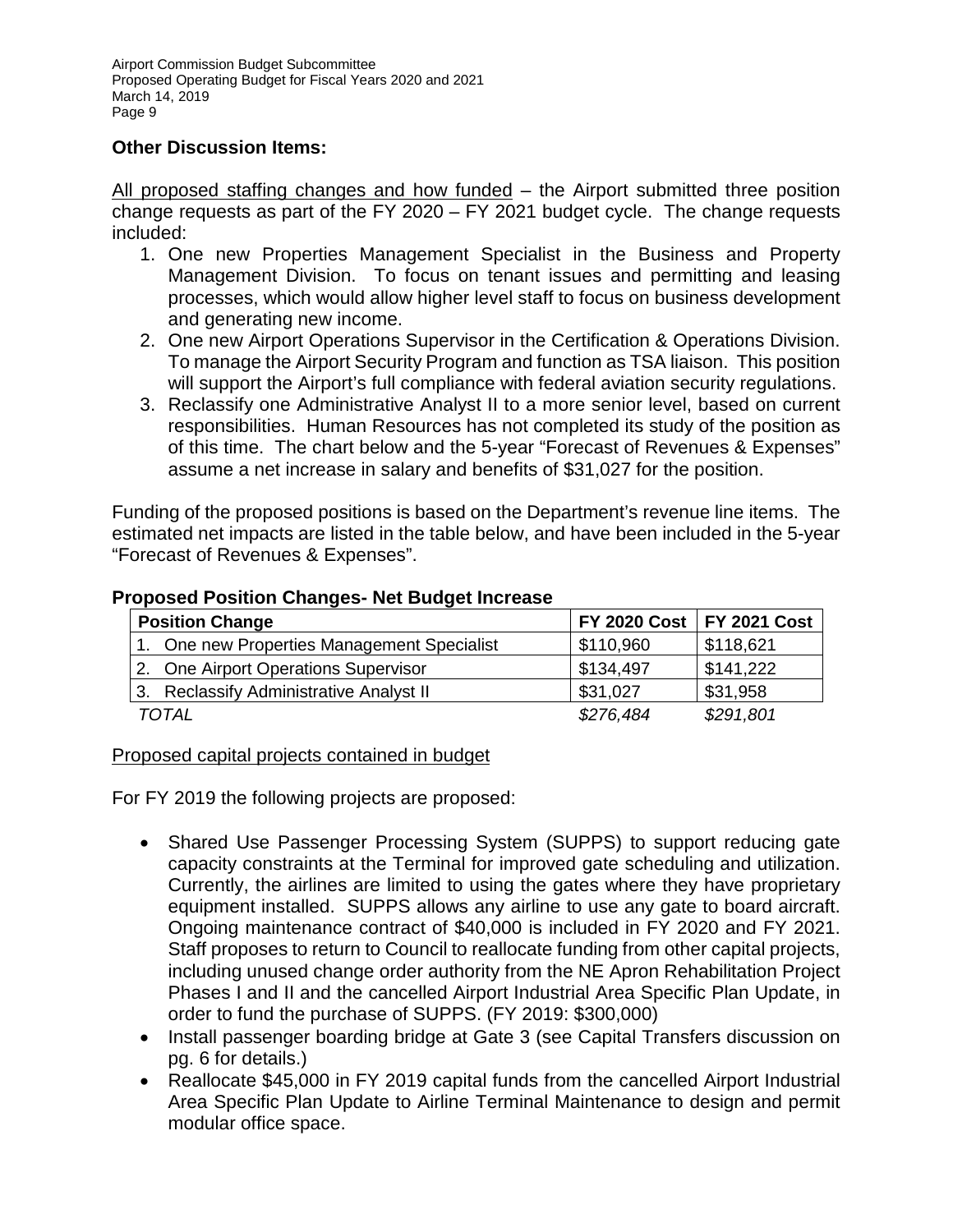For FY 2020 and FY 2021 the following projects are proposed:

- Maintenance of commercial/industrial buildings, which the Airport has a contractual obligation to maintain. Most of these buildings were constructed during WWII and some require significant repairs, e.g. HVAC, roof, or plumbing and electrical replacement or repairs. These leased buildings generate approximately \$4.4 million annually in rental income. Specific priority projects for FY 2020 include reroofing and HVAC replacement at Building 226 and replace windows in hangar doors at Hangar 1 and Hangar 2. (FY 2020: \$400,000, FY 2021: \$250,000)
- Deteriorated parking lots at the Airline Terminal, car rental QTA, or leased by Airport tenants. To slurry seal the Airline Terminal Long Term parking lot. (FY 2020: \$150,000, FY 2021: \$200,000)
- Airline Terminal maintenance to construct federally-required animal relief area and repair leaks at stairways. (FY 2020: \$100,000, FY 2021: \$50,000)
- Airfield Operations Area (AOA) pavement maintenance. (FY 2018: \$75,000, FY 2019: \$150,000)
- Repairs to Airport Utility Infrastructure. (FY 2020: \$25,000, FY 2021: \$50,000)
- Improvements to 495 Fairview Hangar such as electrical, roofing, HVAC, and other building systems as necessary. (FY 2021: \$475,000)
- Replace two 30-year old backup generators. (FY 2020: \$30,000, FY 2021: \$30,000)
- Provide for change order authority for the AIP-funded Airport Security System Upgrade. (FY 2020: \$160,000)
- Provide for change order authority for the AIP-funded Taxiway H Extension environmental analysis (FY 2020: 50,000)
- Provide design in FY 2020 and change order authority in FY 2021 for Phase III of the Northeast Apron Pavement Replacement project, which is an AIP-funded project. (FY 2020: \$200,000, FY2021: \$250,000)
- Develop and assess plans to mothball Western Aero Hangars, which was required as part of the Master Plan adoption. (FY 2020: \$75,000)
- Design and construct Airline Lavatory Pretreatment Facility to meet Goleta Sanitary District requirements. The Airport will negotiate with the airlines on sharing the costs of construction for the facility, likely through a reimbursement agreement. (FY 2020: \$95,000, FY 2021: \$550,000)
- AIP grant match. The Airport match for the AIP grant is 9.34%. The AIP grant provides federal funding of approximately \$2.7 million for essential safety and security needs with a favorable City matching requirement. (FY 2020: \$270,860, FY 2021: \$261,974)

## **Fee Resolution:**

Council adopted a Commercial Ground Transportation Fee Schedule at its meeting on October 30, 20108. The City Attorney's Office advised the Airport to include the fees in the master fee schedule. The FY 2020 master fee schedule has been updated to